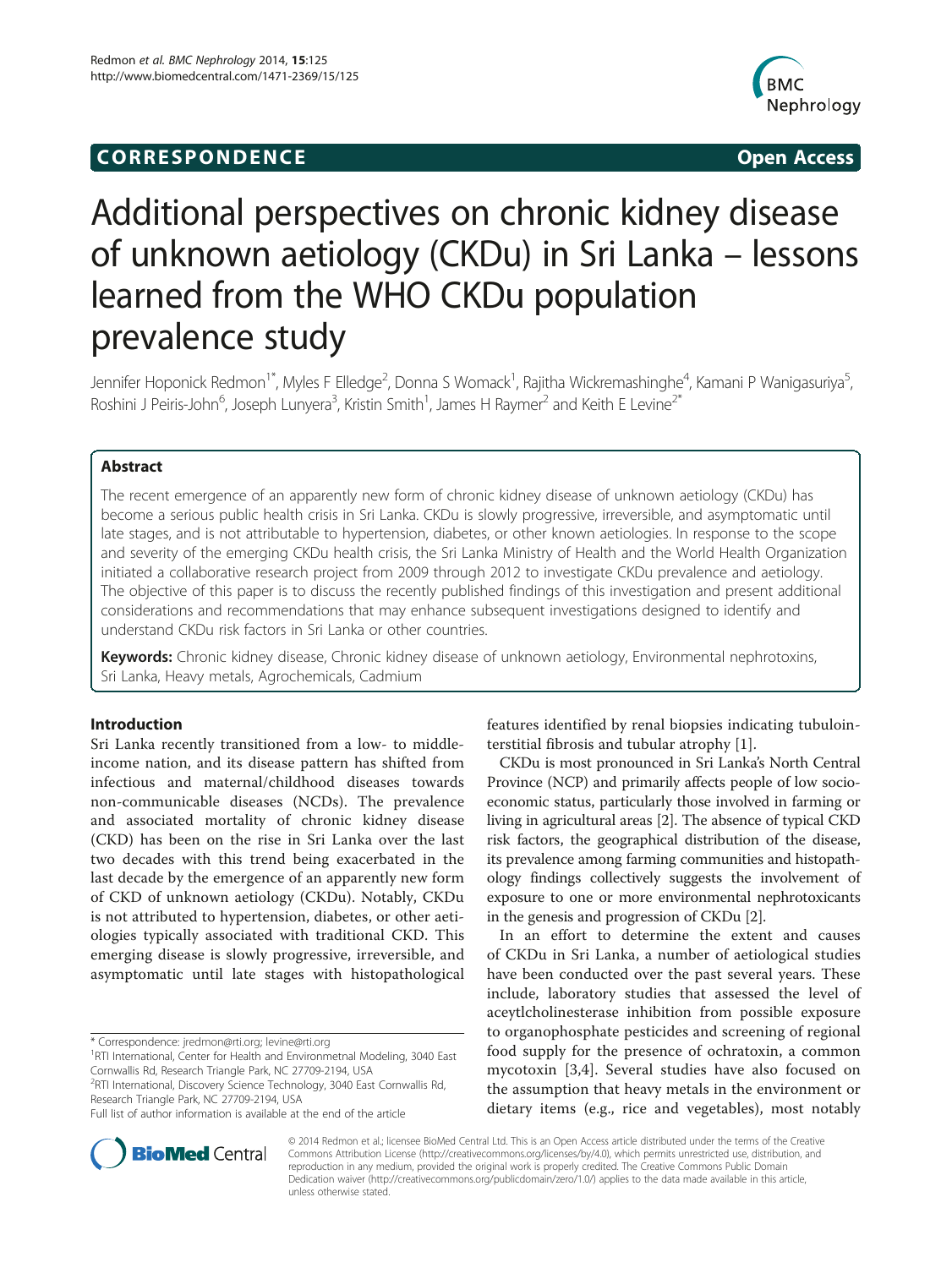cadmium and arsenic, may originate from the application of agrochemicals [[5](#page-8-0),[6](#page-8-0)]. Some investigators have also speculated that the unique climate and hydrogeochemistry (hard water with elevated fluoride levels) in the NCP may contribute to the pathogenesis of CKDu [\[7\]](#page-8-0).

Other investigators ponder whether dehydration is a major risk factor for CKDu given the extremely warm temperatures in the region, extensive agricultural work-related heat exposure, and local hydration habits. It is surmised that recurrent episodes of low-grade dehydration-induced kidney injury could potentially lead to kidney fibrosis [[8,9\]](#page-8-0). The progression of CKDu has also been linked to Ayurvedic medicine usage or genetic susceptibility in some studies [[10](#page-8-0),[11\]](#page-8-0).

In response to the scope and severity of the emerging CKDu health crisis, the Ministry of Health (MoH) in Sri Lanka and the World Health Organization (WHO) initiated a collaborative research project in 2009 to investigate the prevalence and aetiology of the disease, with the ultimate goal of developing appropriate preventative strategies [\[12\]](#page-8-0). A critical component of this investigation was a population prevalence study to assess the scope of CKDu in selected locations defined as endemic and non-endemic regions in Sri Lanka. This case–control study evaluated the concentrations of selected heavy metals in environmental and biological samples, as well as selected pesticides in biological samples. The findings were summarized in a recent publication [\[13](#page-8-0)].

Jayatilake and colleagues on the Sri Lankan CKDu National Research Project Team make an important contribution by drawing greater attention to this emerging health issue and initiating the effort to obtain greater understanding of the disease prevalence. The authors used an array of analytical techniques to analyze biological and environmental samples from endemic and non-endemic CKDu areas and conclude that multiple agents may play a role in the genesis and progression of CKDu, including chronic exposure to low levels of cadmium through the food chain and also to pesticides, and that these exposures may be exacerbated by genetic factors or selenium deficiency.

Moving forward, there are opportunities to build on the research by Jayatilake et al. and other investigators who have been working to identify potential risk factors associated with CKDu in Sri Lanka. The objective of our paper is two-fold: 1) to provide a critical review of the Jayatilake et al. findings reflecting what is currently known from global literature and 2) to identify and discuss recommendations for enhancing subsequent investigations on the potential risk factors associated with CKDu in Sri Lanka or other countries. Our review presented below focuses on the following components of the Jayatilake et al. study: the CKDu case definition, endemic and nonendemic geographic area selection, population sampling design, multimedia sample selection, chemical constituent selection, field documentation, and laboratory analytical methodologies employed by Jayatilake and colleagues.

#### CKDu case definition

Jayatilake et al. define a CKDu case as an individual identified with an albumin-to-creatinine ratio (ACR)  $\geq$  30 mg/g urine during initial visit and at a follow-up visit, a normal glycosylated hemoglobin (HbA<sub>1c</sub> <6.5%), not on treatment for diabetes, no elevated blood pressure, and no past history of kidney disease or snake bite. The authors provided a clear case definition of CKDu and its associated disease grades. There is, however, a likelihood that false negative measurements excluded potential CKDu patients or erroneously included patients with traditional CKD.

An elevated ACR (or proteinuria) is the most widely used marker for identifying kidney damage as it is highly sensitive in the earlier stages of traditional CKD. ACR is also very cost-effective for population-based studies and thus has gained popularity as the primary indicator in community-based CKD surveys and screening activities [[14\]](#page-8-0). Nevertheless, there is growing evidence that this parameter is not ideal for CKDu diagnosis, as CKDu cases typically present with minimal, if any, proteinuria in the early stages of the disease. Because Jayatilake et al. used ACR as the initial screening parameter in their case definition it is possible that a number of CKDu patients without proteinuria were inadvertently excluded.

A primary parameter that is more sensitive in screening CKDu cases is recommended to replace ACR in the CKDu case definition and the staging criteria following CKDu diagnosis. The staging criteria most frequently used for CKD is the Kidney Disease Outcomes Quality Initiative (KDOQI) CKD Guidelines from the National Kidney Foundation (NKF) [[15](#page-8-0)]. Based on these guidelines, the primary parameter for case definition (diagnosis) and staging is the estimated glomerular filtration rate (eGFR), which estimates the amount of blood passing through glomeruli in the kidneys per minute. The secondary parameter is evidence of kidney damage, which serves to distinguish CKD from other causes of decreased eGFR such as diet or rhabdomyolysis (excessive breakdown of muscle).

Markers of kidney damage that are sensitive to tubular injury, such as urinary neutrophil gelatinase-associated lipocalin (NGAL)-to-creatinine ratio, may be more suitable for early diagnosis of CKDu than ACR [[9](#page-8-0)]. Leakage of albumin is caused by the involvement of the glomeruli in the initial disease mechanism in traditional CKD. Evidence exists to suggest that the initial disease mechanism in CKDu primarily involves the renal tubulo-interstitium, rather than the glomeruli [[1\]](#page-7-0). A number of studies have also shown that NGAL is an accurate biomarker of kidney injury [[16](#page-8-0)]. Measuring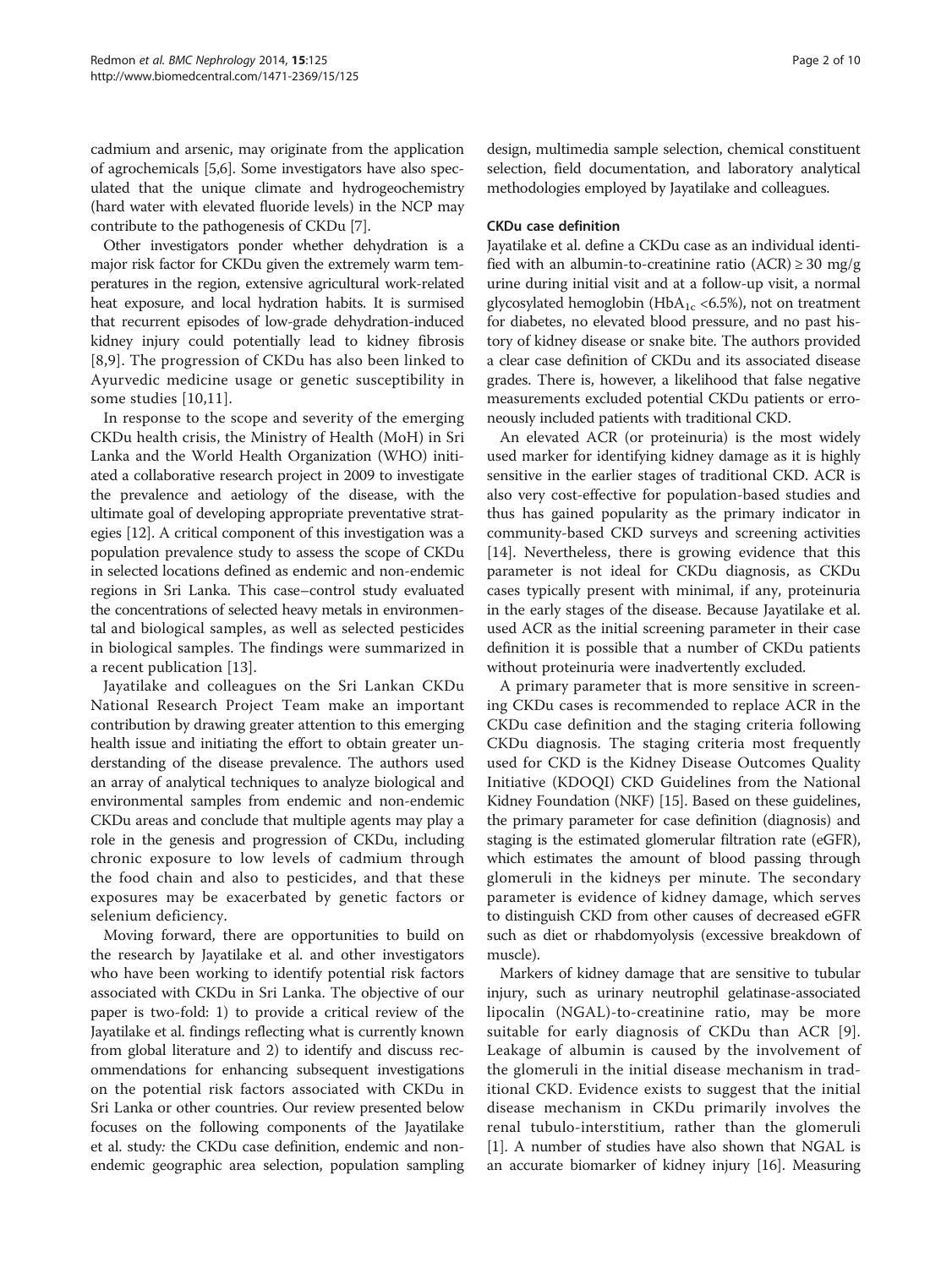urinary NGAL-to-creatinine ratio could also act as a marker of tubular injury. The efficacy of NGAL as a marker of kidney damage is discussed in several recent nephrology studies with one study demonstrating the efficacy of NGAL in the diagnosis of early CKD stages for diabetic patients that tested negative with ACR [[17](#page-8-0)]. As toxin-associated kidney injury primarily affects the tubules (TIN), not the glomeruli, NGAL may be a better marker for early evidence of kidney damage in CKDu [\[9\]](#page-8-0). As such, it is recommended as a more sensitive primary parameter for the CKDu case definition and staging compared to ACR, which should be considered during study design for future investigations.

Another criterion to consider for CKDu diagnosis is a person's past history of glomerulonephritis (GN). A concern is that many patients suffer episodes of GN but may not be hospitalized (or are hospitalized but misdiagnosed). Given the current and limited understanding of the CKDu causation mechanism, it is recommended to exclude patients based on their previous history of infections known to be associated with GN (particularly in areas known to have a high burden of these infectious processes), rather than to exclude based on history of GN per se. We suggest that a study should be done to test for the sensitivity and specificity of the case definition with respect to these infectious processes using the gold-standard biopsy-based diagnosis of CKDu [[18](#page-8-0)].

The rationale for excluding diabetes mellitus (DM) is considered appropriate [[19](#page-8-0)]. In future research efforts, hypertension (HTN) cut-off points for blood pressure (BP) are recommended to be set slightly lower (e.g. 140/90 only, rather than 160/100 if on HTN medicine), as most CKDu patients have reported BPs within the normal range [[1](#page-7-0)]. Adjusting this criterion will help to further ensure that patients with CKD secondary to HTN are excluded.

# Endemic and non-endemic geographic area selection

Determining which geographic areas to include in a study is critical to its overall relevance. The authors define that three endemic districts (Anuradhapura, Polonnaruwa, and Badulla) were chosen to evaluate CKDu patient cases, controls and environmental samples. In addition, one non-endemic area was chosen (Hambantota) to evaluate control cases and environmental samples. The authors state that individuals were initially randomly recruited from six divisional areas within the three endemic districts, with 22 villages and 100 households from each of those villages randomly selected for the study. Jayatilake et al. also note that Hambantota was chosen as a nonendemic control area because CKDu "has not been reported". In a recent publication, Chandrajith et al. [[10](#page-8-0)] report that the prevalence of CKDu was surveyed in Hambantota in 2008 using proteinuria as an indicator. Based on these survey results, and similarities in the dry

climate and socioeconomic background, Hambantota was deemed to be an appropriate area for a geographic control by Chandrajith et al. As noted in the CKDu case definition discussion above, proteinuria is likely not an ideal indicator for CKDu diagnosis; thus the CKDu prevalence results from this earlier survey may be under-reported. The type, quality, and access to medical care across different regions may also result in variable diagnosis and reporting procedures, potentially leading to under-diagnosis of more severe CKDu stages, nondiagnosis for lower stage CKDu cases, or misdiagnosis with traditional CKD [\[1](#page-7-0)]. As an aid to future research, we recommend that verification of Hambantota as a non-endemic CKDu control area is established by conducting a follow-up screening survey [[20,21\]](#page-8-0).

Further defining the endemic and non-endemic areas with specific exclusion criteria based on study-specific quantitative laboratory and survey data is also preferable in future studies [\[10,22\]](#page-8-0). Previous studies suggest that the potential for selection bias during case–control studies is present if controls do not sufficiently match the stipulated criteria and confounding factors are not taken into account [[23,24\]](#page-8-0). Controls from within the endemic area are theoretically presumed to be subject to the same type of risk factors as cases within the endemic area, but with lesser severity, compared to non-endemic controls that may not be subject to the same risk factors in any amount. It is important for the authors to document these potential spatial and value differences amongst endemic and non-endemic controls during their statistical analysis. For example, based on the article results, median cadmium levels in soil from endemic and non-endemic areas do not appear to differ significantly, but large differences may exist within an area or village.

Erik von Elm et al. [[25\]](#page-8-0) provides an observational reporting checklist that includes eligibility criteria and control selection standards during methods documentation. Several other studies also discuss how to strengthen reporting in observational epidemiological studies using an organized writing approach or tools to assess quality and potential bias during study design or completion [[26](#page-8-0),[27](#page-8-0)].

Global positioning devices and geographic information systems (GIS) tools were used during the Sri Lanka MoH and WHO study, though Jayatilake et al. did not publish details about the geographic characteristics associated with each area (e.g. geology, climate, socioeconomic status, occupations). Publication of the GIS data will help enable visualization of quantitative results (e.g. locations with elevated metals concentrations), identify the proximity of cases and controls to potential areas of interest (e.g. farms with recent agrochemical applications), and allow for a more comprehensive evaluation of potential confounding factors during quantitative statistical analysis or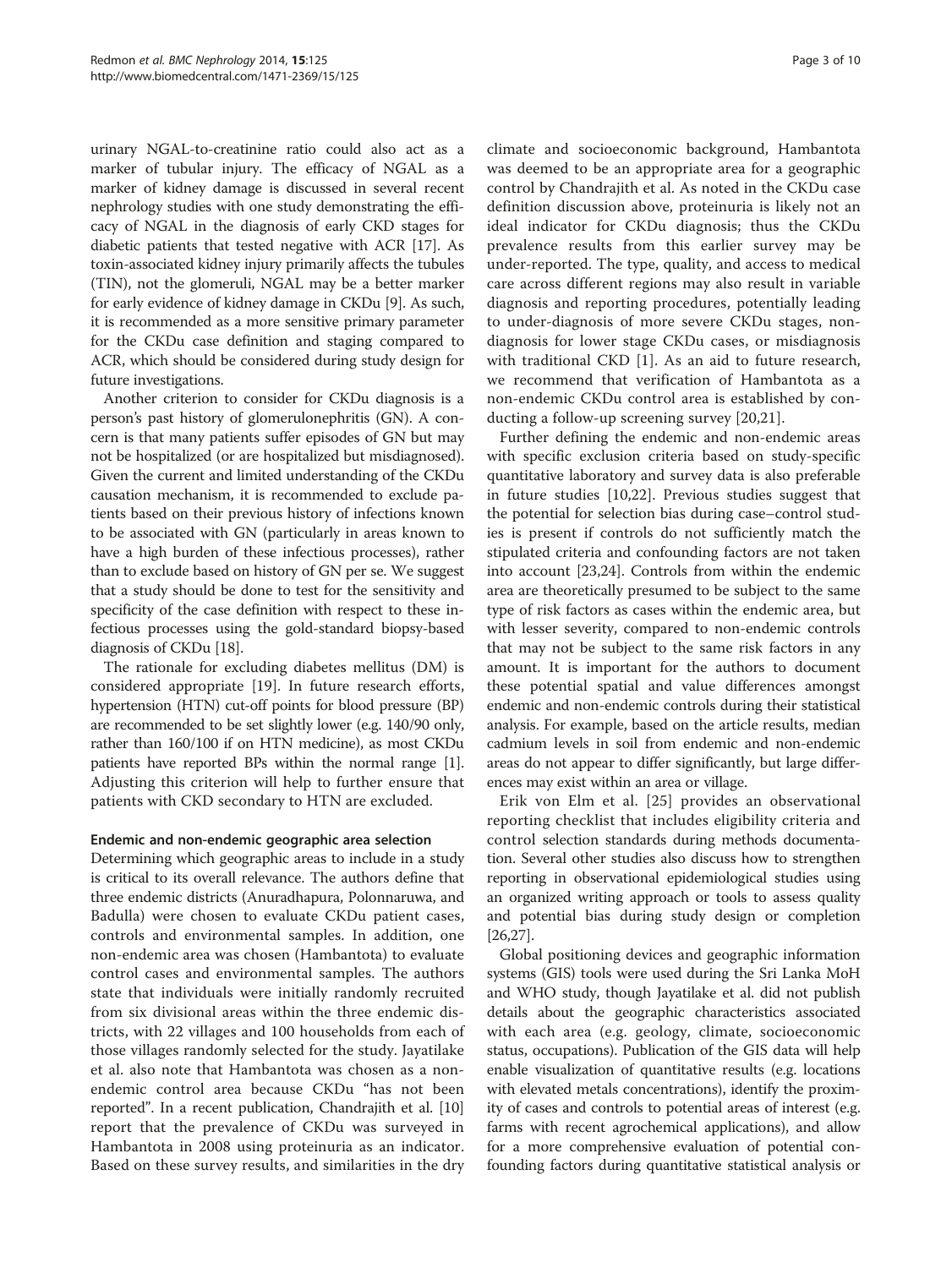the qualitative interpretation of results [[28](#page-8-0)-[31\]](#page-8-0). For example, based on the supplementary data, cadmium levels in soil appear to be similar in both endemic and non-endemic areas. However, without spatial definition, it is difficult to draw conclusions from this similarity. The use of GIS for results visualization and interpretation will bolster the overall findings and more clearly pinpoint the risk factors associated with CKDu.

# Population sampling design

Jayatilake et al. used stratified random sampling for cases and controls. The authors note that they randomly selected district type, followed by village type, then household type within the endemic area (and non-endemic area for additional controls), to capture data on the overall prevalence of CKDu at the time of the study. Interviewers completed a questionnaire for each case and control that collected information on "age, sex, marital status, education, occupation, smoking, alcohol consumption, current residence, duration of residence in the study area, source of drinking water, storage containers for drinking water, exposure to agrochemicals, history of snake bite, glomerulonephritis, pyelonephritis, renal calculi, use of medications including herbal medicines, and past medical history". To improve interpretation and understanding of the collected data, it is recommended that future studies include additional information regarding sample design and the questionnaire, such as what constitutes protection from agrochemicals (e.g. certain types of personal protective equipment).

The stratified random sampling performed in the study should theoretically result in an unbiased mean estimate for the overall population; however, individuals most at risk from CKDu are those with the greatest personal exposure to the disease's potential risk factors (e.g. environmental contamination, genetic predisposition, and/or subpopulation sensitivity). Therefore, when attempting to identify what risk factors are indeed associated with CKDu, the individuals of greatest concern are expected to fall within the population maximum (also known as a hot spot) rather than the mean. It is presumed that these individuals will characteristically exhibit the greatest environmental exposure, genetic susceptibility and/or sensitivity to the risk factors associated with CKDu. This hot spot sampling approach could have been considered as an alternative sampling methodology. It is often used to characterize and delineate areas with the greatest severity and extent of environmental contamination and associated exposure pathways at Superfund sites in the United States [[32](#page-8-0)].

Hot spot sampling in areas with greater reporting of CKDu prevalence ("Ground Zero") could provide a stronger preliminary link to CKDu risk factors and the increased incidence of CKDu in an area over time. From

a statistical perspective, this approach could be conducted via judgmental sampling, where prior information and surveys are deployed to hone in on areas hypothesized to be of greater concern; or via adaptive cluster sampling, where samples are first picked randomly, but after initial sample results, the sampling design will adapt to areas of greater concern based on the initial screening. Therefore, an alternative sampling approach is apt to identify the potential risk factors associated with CKDu, rather than its prevalence. After a better understanding of the risk factors associated with CKDu, a comprehensive study could be designed and implemented to obtain a representative understanding of the prevalence of CKDu.

#### Multimedia sample selection

The authors are commended for undertaking a study that incorporates a wide variety of environmental and biological media samples in an effort to link the biological underpinnings of CKDu with potential environmental risk factors. This study is the most comprehensive CKDu study in Sri Lanka to-date. The biological sample types included urine, blood serum, hair and nails. The environmental sample types included water, food (e.g. rice, vegetables, and fish), fodder (e.g. pasture, weeds), tobacco, pesticides, and fertilizer. While samples were collected for each of these sample media, the number of samples varies by media type. As an example, for biological samples there were 733 CKDu cases, but between 57 and 495 individuals are chosen for urine, serum, hair, and nail samples with most individuals only tested for three heavy metal constituents. The environmental samples varied in collection size and analysis procedures as well. For example, 119 food samples were collected from endemic areas and 32 from non-endemic areas, while 88 soil samples were collected from endemic areas and 41 samples were from nonendemic areas. There appears to be marked variation in the number of samples analyzed for biological and environmental media, and it is unknown whether the samples were linked for multimedia comparison, or whether an effort was made to include a smaller subset of sample groupings with full multimedia sample collection.

The authors do not discuss the justification for the selection of a varied and smaller multimedia sample size for the endemic and non-endemic cases. Since both the sample media and constituent types vary among samples, it is presumed that there are fewer linked multimedia environmental and biological samples that can be evaluated during data analysis. It is unknown how many samples are linked and contain all media (both biological and environmental), if any. Providing this additional sample identification information will allow for metals concentrations in biological samples to be compared to those in environmental samples. An approach that includes multimedia sampling and analysis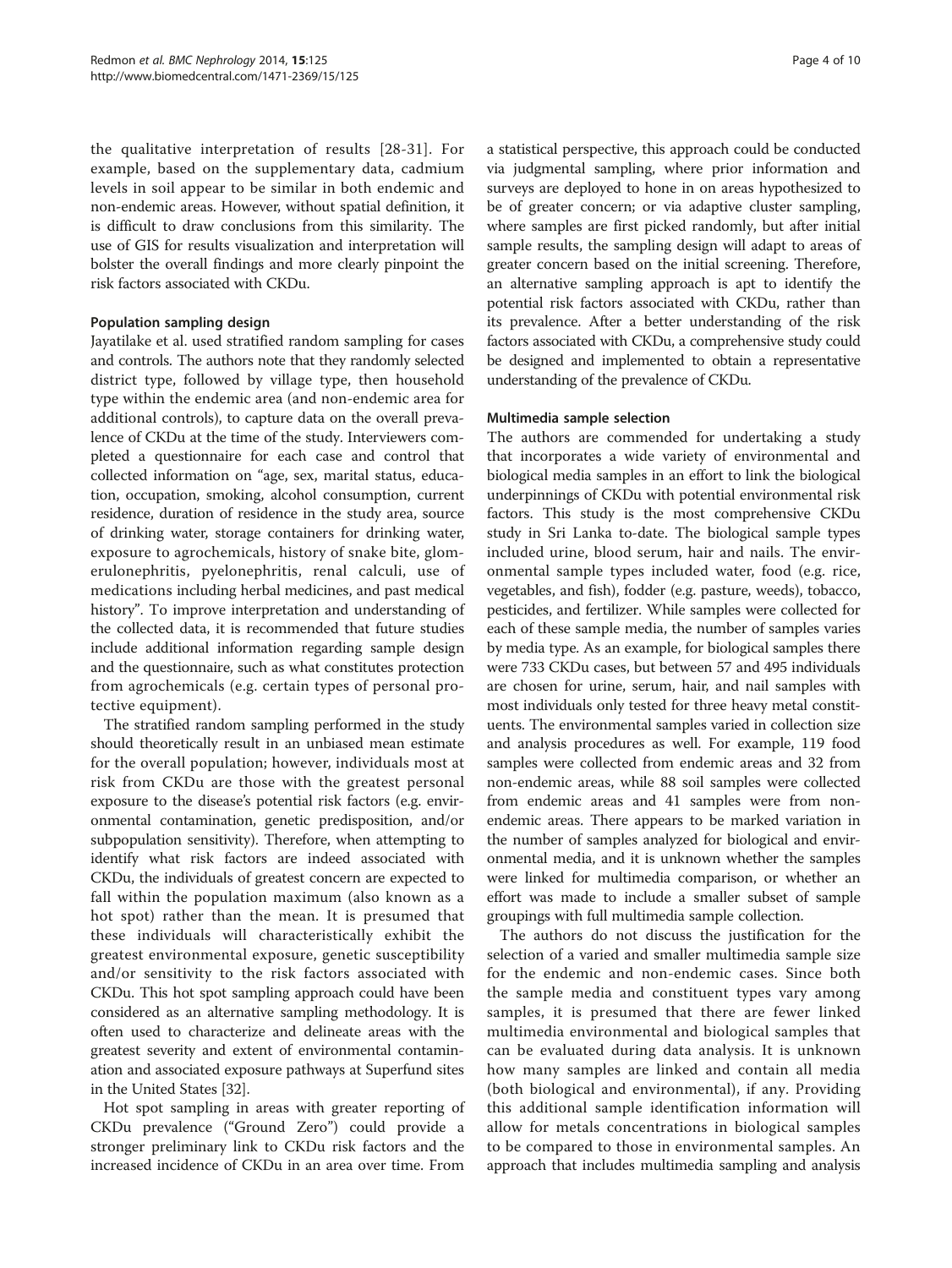consistency with geo-referencing allows for more rigorous comparative data analysis, multivariate linear regression modeling, or environmental risk analysis, and will also decrease the overall uncertainty associated with the metal concentration results.

# Chemical constituent selection

Jayatilake et al. state that multiple agents may play a role in the pathogenesis of CKDu. Heavy metals, most notably arsenic and cadmium, have previously been potentially linked with CKDu [[33\]](#page-8-0). Jayatilake et al. tested the majority of biological and environmental samples for three heavy metals (arsenic, cadmium, and lead), along with a smaller sample set for additional heavy metals. In addition to heavy metals, pesticides are among the environmental chemicals that have been associated with renal damage. To address this issue, Jayatilake et al. determined a suite of 11 mostly organochlorine pesticide residues in urine samples. The use of these chemicals has been banned in Sri Lanka, but organochlorines are persistent organic pollutants (POPs) [[34](#page-8-0)]. To build upon the efforts of Jayatilake et al., it will be important to expand the analyte list beyond POPs to include commonly employed, nonpersistent pesticides, including organophosphates. The analysis of urine for organophosphate metabolites can be used to assess current exposure to these agrochemicals. In addition, future studies could benefit from incorporating a broader suite of trace element analytes in the various study matrices as well as water and soil hydrogeochemical parameters. These additional data will build on the work of Jayatilake et al. and place measured heavy metal data in context. Ideally, most of the analytes in the suite will be determined in all study matrices. In addition, it is important to make available information about the percentage of the determined metals in soil available for uptake in both endemic and non-endemic areas.

In some instances, it may also be desirable to establish the chemical form or species of a heavy metal contaminant. For example, inorganic forms of arsenic, typically found in drinking water, are known to be more toxic than the organic forms of this element, often found in fish. Arsenic speciation in a subset of the urine samples will help to identify the source of arsenic exposure. The concentration, availability, and biological distribution of metals can also be significantly impacted by other hydrogeochemical considerations. Both soil geochemistry (pH, organic matter, the presence or absence of iron, zinc, and other metals, particle size speciation) and water hydrogeochemistry (pH, the presence or absence of fluoride, calcium, and other metals) data will be useful in determining the extent of heavy metal availability and uptake during future studies [[35](#page-8-0)-[37](#page-8-0)].

#### Field documentation

Although the authors state which media were sampled for the study, detailed field documentation in Jayatilake et al. is not provided. As part of any subsequent publication based on the Sri Lanka MoH and WHO study, additional field method documentation detailing the sample media types listed below will help to develop conceptual site models, identify potential environmental hazards in the surrounding area, and interpret the overall analytical results. The types of field documentation that would be useful are discussed by media type below.

- $\bullet$  *Soil* Agricultural soils can be potential sinks for heavy metals, in large part due to agrochemical use [[38](#page-8-0)], but heavy metal mobility and persistence within the soil column are dependent on many factors. Supplemental information regarding the employed soil sampling procedure (sample depth, collection pattern, use of composites, drying, sieving, and grounding) and soil physiochemical characteristics (soil type, location on property, proximity to roads) in endemic and non-endemic areas will be useful to fully interpret the study results. Moreover, the hydrogeochemistry associated with seasonally changing rice paddies can cause the mobilization or precipitation of heavy metals, depending on oxidation-reduction potential, thus sample timing in reference to paddy cultivation is of interest [[39,40](#page-8-0)].
- Groundwater The authors report that CKDu occurs in areas where groundwater is the primary source of drinking water, and that groundwater in the endemic areas is known to contain elevated levels of calcium and fluoride. Additional information about the collection of analyzed water samples, including calcium and fluoride levels, pH, the presence of organic matter, and other physiochemical properties, will help place heavy metal data in context. The concentrations of many heavy metals in water are known to vary temporally and spatially, so the timing and depth of water sample collection is an important point of interest. In addition, other investigators will benefit from dissemination of procedures used for sample handling, such as filtration or acidification to limit microbial growth prior to the digestion and analysis.
- Food Jayatilake et al. collected an assortment of food (rice, pulses, vegetables, and fish), tobacco, pasture, and weed samples for heavy metal analysis. Information regarding how samples were collected and processed prior to the acid digestion (described in supplemental materials) is of interest. Plant species, including cultivars, are known to differentially bioaccumulate metals in roots, leaves, and shoots,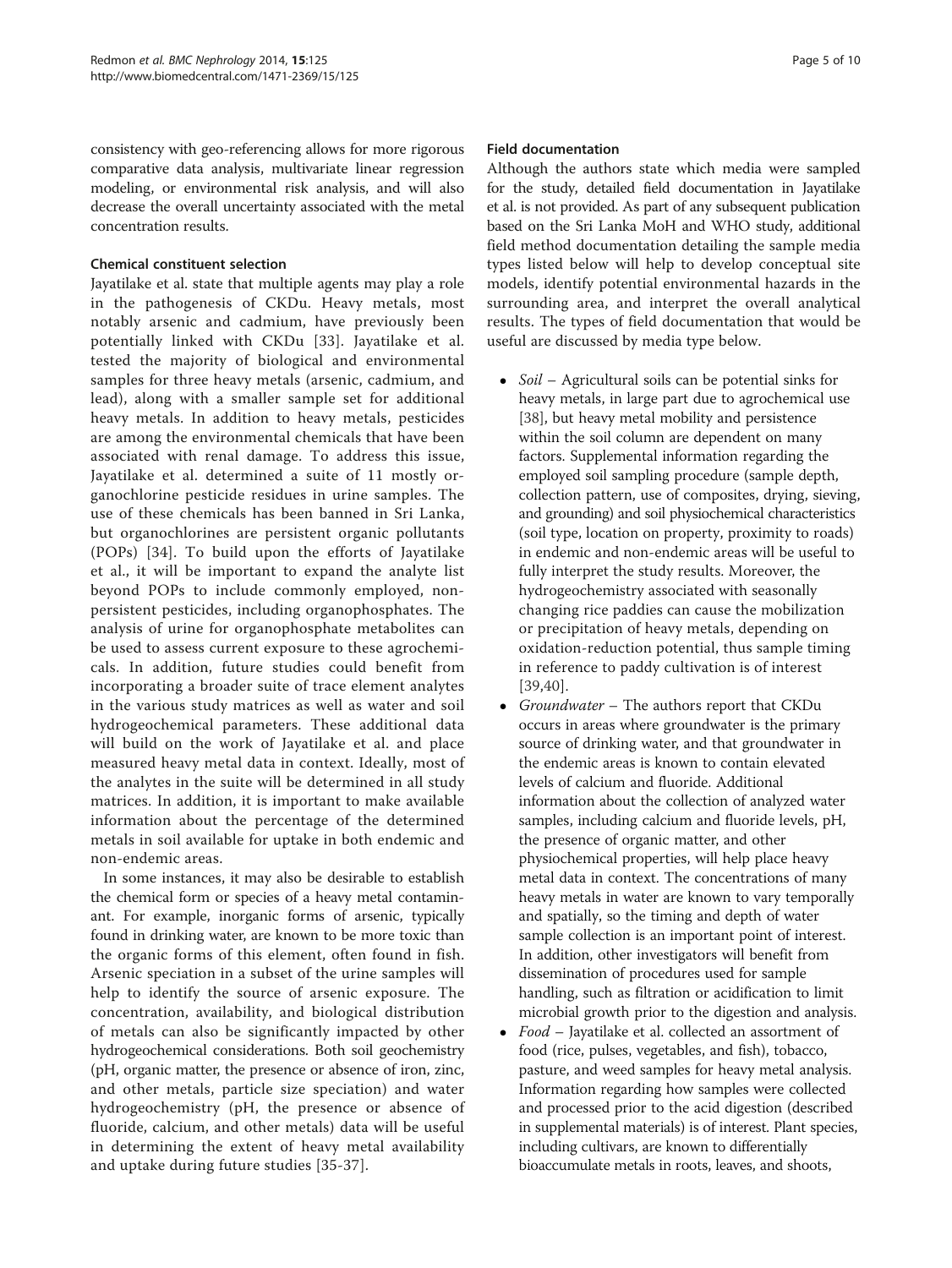thus information about the plant structures and cultivars analyzed will help to place the heavy metal data in context [\[41\]](#page-8-0). For example, unpolished brown rice has been reported to contain higher heavy metal levels than polished white rice. Similarly, fish are known to bioaccumulate metals in different tissues, so an understanding of what fish tissues were tested and how fish were harvested will facilitate interpretation of the results. The presence or absence of other trace elements in food samples and the general nutritional status of cases and controls (malnutrition, BMI, etc.) will minimize uncertainties and allow for a more expansive interpretation of the results.

- Fertilizers The authors' decision to analyze heavy metal concentrations in phosphate fertilizer is sound, as numerous literature reports link heavy metal contamination to the application of these products. However, cadmium or other metal concentrations levels will depend on the type of phosphate fertilizer. For example, rock phosphate, diammonium phosphate, and triple superphosphate may exhibit significantly different heavy metal impurity profiles [[42](#page-8-0),[43](#page-8-0)]. Consequently, data regarding the type, source (e.g. a local mine or internationally), and application of the phosphate fertilizer tested is important to review. Organic soil amendments and pesticides may also contain metal impurities, information about their prevalence and use in endemic and non-endemic areas will be highly relevant.
- Biological Samples From the article and supplemental material, it is not clear how urine or serum creatinine values were determined. In the case of urine analysis, this is of interest because data are creatinine-corrected. For the determination of metals in hair and nail matrices, removal of exogenous contamination is critical. The cleaning procedure described in the supplemental materials appears adequate to address this issue, but additional information about sample collection (distance of hair from scalp, single or multiple fingernail or toenail samples, etc.) will add greater understanding. For the analysis of serum, information about blood and serum collection tubes is important as their anticoagulants can contain trace metals as a function of the tube manufacturer batch lot number.

As described by media type above, the published paper and supplemental materials do not specifically document how the biological and environmental samples were collected, handled, stored, and transported, or specify that appropriate standard operating procedures (SOPs) and quality assurance/quality control (QAQC) guidelines were followed during fieldwork and transport for laboratory analysis. Although the article appendix provides information on sample preparation, collection procedures and protocols are omitted, making it difficult for others to use this information or build on the current study. Additional information on field procedures that address the following questions will enhance understanding of the study design and benefit other investigators in the field: Where were the environmental samples obtained from? Who collected the samples? What lateral and vertical location were soil samples collected from? Do soil samples constitute a grab sample or a composite sample from the area surrounding an individuals' residence? What containers were the samples stored in? How was sample collection recorded? Was a chain-of-custody document used throughout the process to validate the

#### Laboratory analytical methodologies

integrity of the samples?

Jayatilake et al. employed sensitive analytical techniques for the determination of study analytes. Inductively coupled plasma mass spectrometry (ICP-MS) and graphite furnace atomic absorption spectrometry (GFAAS) were used for the determination of trace elements, while liquid chromatography with tandem mass spectrometry (LC-MC/MS) and gas chromatography with mass spectrometric detection and tandem mass spectrometric detection (GC-MS and GC-MS/MS) were used for determination of pesticide residues. For the ICP-MS measurements, a laboratory quality control regiment is described that included use of internal standards, interspersed analysis blanks, intra and inter-run precision through dilution verification and duplicate preparation, and importantly inclusion of standard reference materials (SRMs). However, it is not clear from the supplemental material if continuing calibration check samples were utilized or if preparation blanks were processed with the study samples (and if so, what analyte levels in these blanks were in comparison to the study samples). Although SRM data were reported, it was not possible to determine how many replicates were processed, the corresponding measurement precision, or how many replicates were used for establishing intra and inter-assay precision. Overall, it does not appear that a highpercentage of quality control (QC) samples was processed with study samples.

ICP-MS limits of detection (LODs) were provided for arsenic, cadmium, and lead in water and urine and also in digestion fluids, but information on how these limits were established was not provided. Some of the reported data appeared to have determined concentrations that fell below reported LODs, so it is not clear if multiple analytical batch-specific LODs were employed. The supplemental material also did not describe how values with determined concentrations below their respective LOD were treated statistically. The QC procedures for the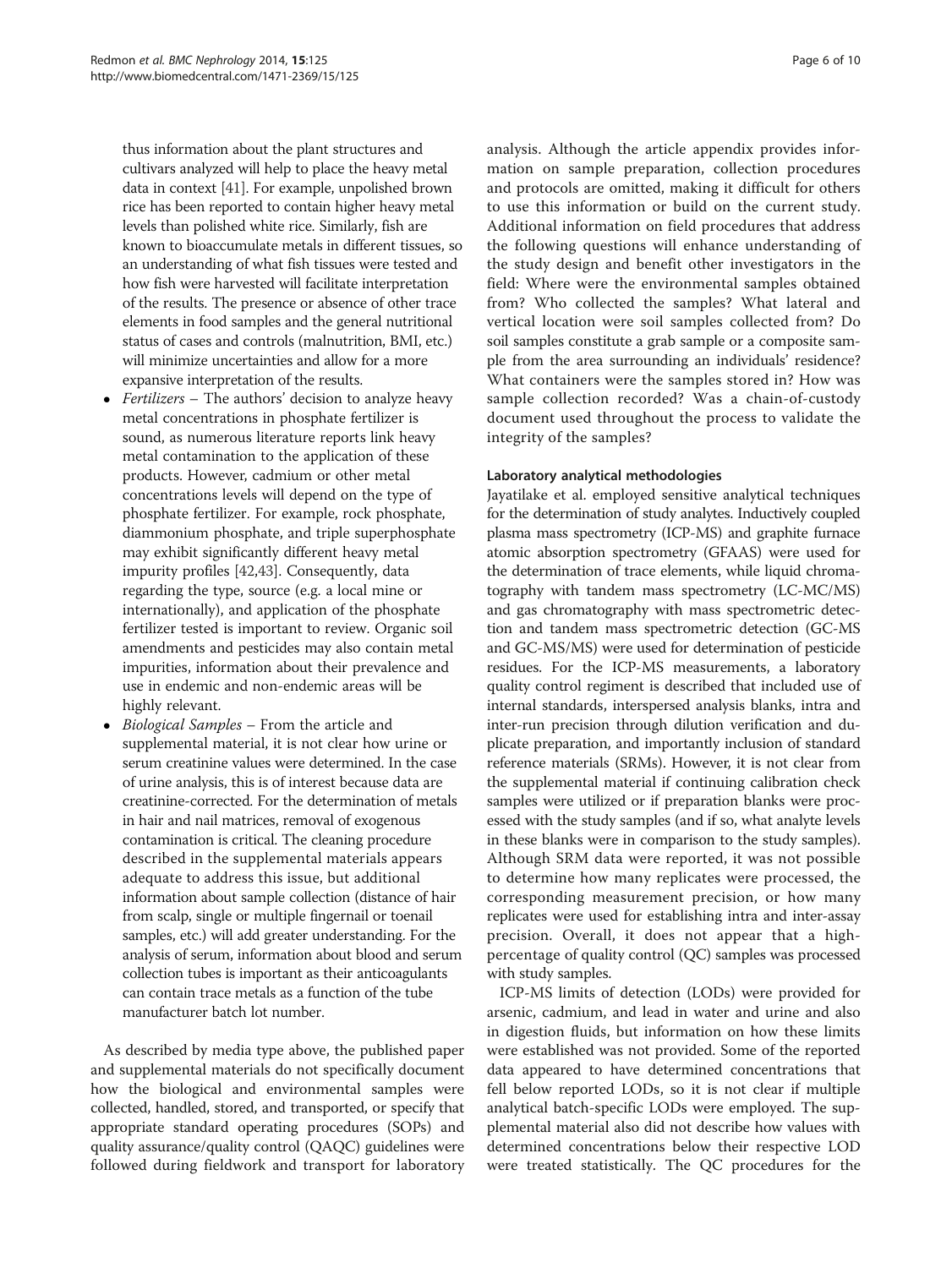GFAAS measurements used to determine selenium and other elements in serum samples were also not described. Additionally, the authors state that validated LC-MS/MS, GC-MS, and GC-MS/MS methods were utilized to determine the concentration of pesticide residues in urine samples, but information about how these methods were validated was not provided. The term 'validated method' has a very specific meaning for bioanalytical measurements, and intra and inter-assay precision and accuracy, linearity, matrix impact, specificity, and stability under scenarios is required. The scientific community will benefit from the provision of additional QC sample data to verify method performance.

Additional insights will be gained from determining the concentrations of a suite of other elements that can impact cadmium solubility and toxicity (for example, selenium, calcium, iron, zinc, and fluoride) in all applicable study matrices. The determination of inorganic and organic arsenic species in urine will help to identify the primary source of arsenic exposure. Residues from a suite of predominantly organochlorine pesticides were determined in urine samples and heavy metals were measured in some phosphate fertilizers, but additional information about agricultural practices, including specific agrochemical use, and about CKDu case and control nutritional status, diet, and drinking water sources will be useful in interpreting results.

# Conclusions and recommendations

Overall, the Sri Lanka MoH and WHO study represents one of the first multifaceted efforts to identify the risk factors of CKDu in Sri Lanka. With the publication, Jayatilake et al. brought greater attention and understanding to the emerging CKDu crisis in Sri Lanka. Their investigation concluded that multiple agents, including chronic exposure to low levels of cadmium, and genetic predisposition may play a role in the genesis of CKDu. The article presents data and findings that make an effort to address the potential environmental influences on CKDu prevalence. However, there are still many questions that remain unanswered.

Based on the critical analysis of the Sri Lankan MoH WHO study, we recommend the following:

1) Further evaluate the CKDu case definition and refine medical testing procedures, as needed – For the benefit of future studies, it is important that Jayatilake et al. detail the sensitivity and specificity of their CKDu medical testing procedures and indicators. Additionally, testing procedures could be further refined during future studies. NGAL may be a more sensitive marker for early evidence of kidney damage in CKDu compared to ACR. Additionally, it is recommended to exclude patients based on their

previous history of infections known to be associated with GN (e.g. sore throat), rather than to exclude based on history of GN per se.

- 2) Geospatially link biological and environmental samples – The study deployed geospatial tools in the research and data collection, but Jayatilake et al. do not use GIS in their paper to geospatially link biological and environmental samples, or interpret their results. Publication of this GIS work will be valuable for future research. Furthermore, mapping heavy metal concentrations in biological and environmental samples both temporally and geospatially will support the identification of potential CKDu risk factors. The biological uptake and distribution of cadmium and other environmental nephrotoxic compounds can ultimately be influenced by several confounding factors, including soil and water physicochemical characteristics. This mapping is especially critical in understanding potential differential exposures in endemic and non-endemic areas with variable lithology.
- 3) Provide more comprehensive information on the overall study design and field protocols – Full dissemination of study methods, including population sampling design, multimedia sample selection and collection procedures, chemical constituent selection, and field documentation will permit the repetition of a subsequent study in Sri Lanka or elsewhere. Major data gaps in the published record associated with the study include, but are not limited to, the absence of an initial screening stage to select geographic sampling locations and study participants; incomplete information on how the biological and environmental samples are linked; a lack of physicochemical characterization for the environmental samples; no information on georeferencing of field samples and how georeferencing affected the strength of the results; and, a lack of information on the eating habits and environmental surroundings of the study participants. For example, soil depth, sampling collection and sieving type, and rice type all are important in understanding the distribution and uptake of heavy metals.
- 4) Provide more comprehensive information on the laboratory protocols - Although Jayatilake et al. employed sensitive analytical techniques throughout their investigation, additional detail concerning procedures for the establishment of detection limits, for the statistical treatment of analyte values flagged as "< LOD", and for intra and inter-laboratory QC practices will be necessary to replicate the study. The authors do not explicitly mention this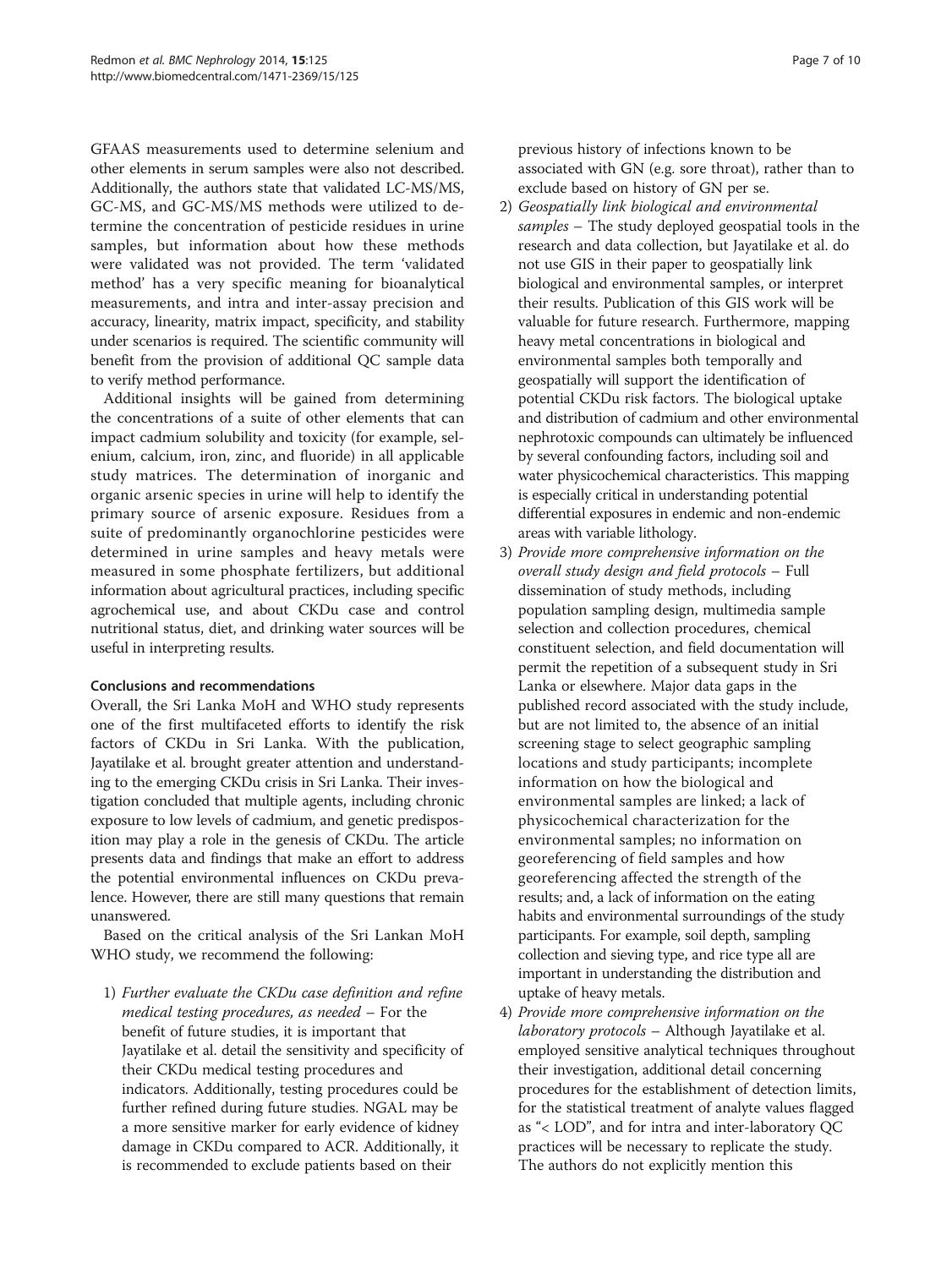<span id="page-7-0"></span>information or discuss the implications on study results. Publication of the study protocol, including all SOPs for sample selection, collection, handling, transport, and analysis will help future work on CKDu.

5) Publish additional WHO studies on CKDu in Sri Lanka and integrate findings – Additional publications of studies on CKDu in Sri Lanka funded by the WHO are encouraged. Informational bulletins previously issued by WHO outlined that this study was one of several sub-studies that were completed and funded on behalf of the WHO. This study, which was identified by WHO as the "Population Prevalence Study" covered similar concerns but used a different design approach than the "Hospital Registry Study" discussed by WHO [\[12](#page-8-0),[44\]](#page-8-0). It is important to know whether the results of this second study shed further light on the risk factors associated with CKDu and corroborate findings in the population prevalence study. It will be extremely valuable for the results of both studies to be integrated and disseminated in another peer-reviewed article.

In conclusion, Jayatilake and the entire research team are to be commended for drawing attention and greater understanding to this complex and critical public health crisis. With additional information and publications, the scientific community will be in a stronger position to build on the foundation laid by Jayatilake et al. and other investigators who continue to work to identify the aetiology of CKDu in Sri Lanka. Further, documentation of study protocols and findings will be useful in mitigating risks in Sri Lanka and in similar settings globally where CKD of unknown aetiology is increasingly becoming a public health issue.

#### Response

By Shanthi Mendis Email: mendiss@who.int Address: Senior Adviser Noncommunicable Diseases, World Health Organization, Geneva, Switzerland

Although the problem of chronic kidney disease of uncertain aetiology (CKDu) had been recognized since the late 1990's, a clear case definition and disease grades for CKDu was used for the first time in the Ministry of Health/World Health Organization National Research Initiative, published in 2013 [\[13](#page-8-0)]. We defined a CKDu case as an individual identified with an albumin-to-creatinine (ACR) ≥ 30 mg/g urine during initial visit and at a follow-up visit, a normal glycosylated hemoglobin (HbA1c <6.5%), not on treatment for diabetes, non-elevated blood pressure, and no past history of kidney disease or snake bite. Redmon et al. [\[45\]](#page-9-0) now suggest that more sensitive markers for kidney damage should be used in the case definition. For research purposes, it is not at all difficult to revise the case definition using more sensitive markers of kidney damage, including estimated glomerular filtration rate and urinary neutrophil gelatinase-associated lipocalin-to-creatinine ratio. Indeed, when the case definition was developed, more sensitive parameters were given due consideration but they were not included in the definition for several important reasons. Firstly, there were many logistic difficulties in applying more sensitive parameters in a population based study conducted in a resource constrained setting. Secondly, a case definition with more sensitive

parameters was not cost effective. There was another important consideration. The case definition that was developed also needed to be suitable for population screening, service planning and delivery purposes after the research was completed. Given the resource limitations, applying even the present case definition for screening purposes will continue to be a challenge. Redmon et al. [[45](#page-9-0)], also suggest that the blood pressure cut off in the definition should be lowered to 140/90 mm Hg. The population prevalence of mild hypertension is high in Sri Lanka [\[46](#page-9-0)]. If the blood pressure cut off is lowered, there is a likelihood that many potential CKDu patients would be eliminated from a study.

We also do not agree with Redmon et al. [\[45](#page-9-0)], that patients should be excluded based only on a previous history of infections known to be associated with glomerulonephritis rather than on a documented history of glomerulonephritis. Given the limitations in health information systems in Sri Lanka, such a history will be difficult to ascertain. Further, when the histological features of CKDu is known to be different from glomerulonephritis, there is no reason to include documented cases of glomerulonephritis as potential CKDu cases [1]. Due to the scarcity of published evidence, at the time our study was conducted, a wide range of biological (e.g. urine, blood serum, hair and nails.) and environmental samples (water, rice, different types of vegetables and fish, tobacco, fodder, pesticides, fertilizer and soil) had to be analysed in an effort to link the biological basis of CKDu with potential environmental risk factors. At the same time we also needed to use sensitive analytical techniques to ensure accuracy and reliability of data. These analyses were costly and with the available resources it was not possible to increase the sample sizes and link multimedia samples. For example, it was not feasible to analyse biological samples of all CKDu cases for all heavy metals. We have provided salient information on how the biological and environmental samples were collected, stored, and transported and on laboratory analytical methodologies in the paper and supplementary files and appendices. More information including protocols could have been provided if we published the large body of data in several different papers. However it was felt that a comprehensive paper with all relevant data will better serve the purpose of informing policy, which was the primary objective of the Ministry of Health/World Health Organization study. Finally, the critical review of Redmon et al. [[45\]](#page-9-0) does not invalidate any of our findings which can form the basis for policy change. We agree with Redmon et al. [[45](#page-9-0)], that further research needs to be done, particularly research in actionable areas which can provide affordable and pragmatic solutions for addressing CKDu [[47\]](#page-9-0). However, planning and executing such research should not in anyway delay immediate policy level actions that are being taken by the interministerial committee appointed by the President of Sri Lanka to address this important public health issue [\[48\]](#page-9-0).

#### Acknowledgments

The authors wish to thank RTI International for providing the internal research funds to allow for the drafting of this correspondence in full.

#### Author details

<sup>1</sup>RTI International, Center for Health and Environmetnal Modeling, 3040 East Cornwallis Rd, Research Triangle Park, NC 27709-2194, USA. <sup>2</sup>RTI International, Discovery Science Technology, 3040 East Cornwallis Rd, Research Triangle Park, NC 27709-2194, USA. <sup>3</sup>Duke University, Global Health Institute, Durham NC, USA. <sup>4</sup>Department of Public Health, University of Kelaniya, Kelaniya, Sri Lanka. <sup>5</sup>Department of Medicine, University of Sri Jayewardenepura, Nugegoda, Sri Lanka. <sup>6</sup>University of Auckland Epidemiology & Biostatistics Auckland, New Zealand.

#### Received: 11 February 2014 Accepted: 16 July 2014 Published: 28 July 2014

#### References

- 1. Athuraliya NTC, Abeysekera TDJ, Amerasinghe PH, Kumarasiri R, Bandara P, Karunaratne U, Milton AH, Jones AL: Uncertain etiologies of proteinuric-chronic kidney disease in rural Sri Lanka. Kidney Int 2011, 80:1212–1221.
- 2. Senevirathna L, Abeysekara T, Nanayakkara S, Chandrajith R, Ratnatunga N, Harada K, Hitomi T, Komiya T, Muso E, Koizumi A: Risk factors associated with disease progression and mortality in chronic kidney disease of uncertain etiology: a cohort study in Medawachchiya, Sri Lanka. Environ Health Prev Med 2012, 17:191–198.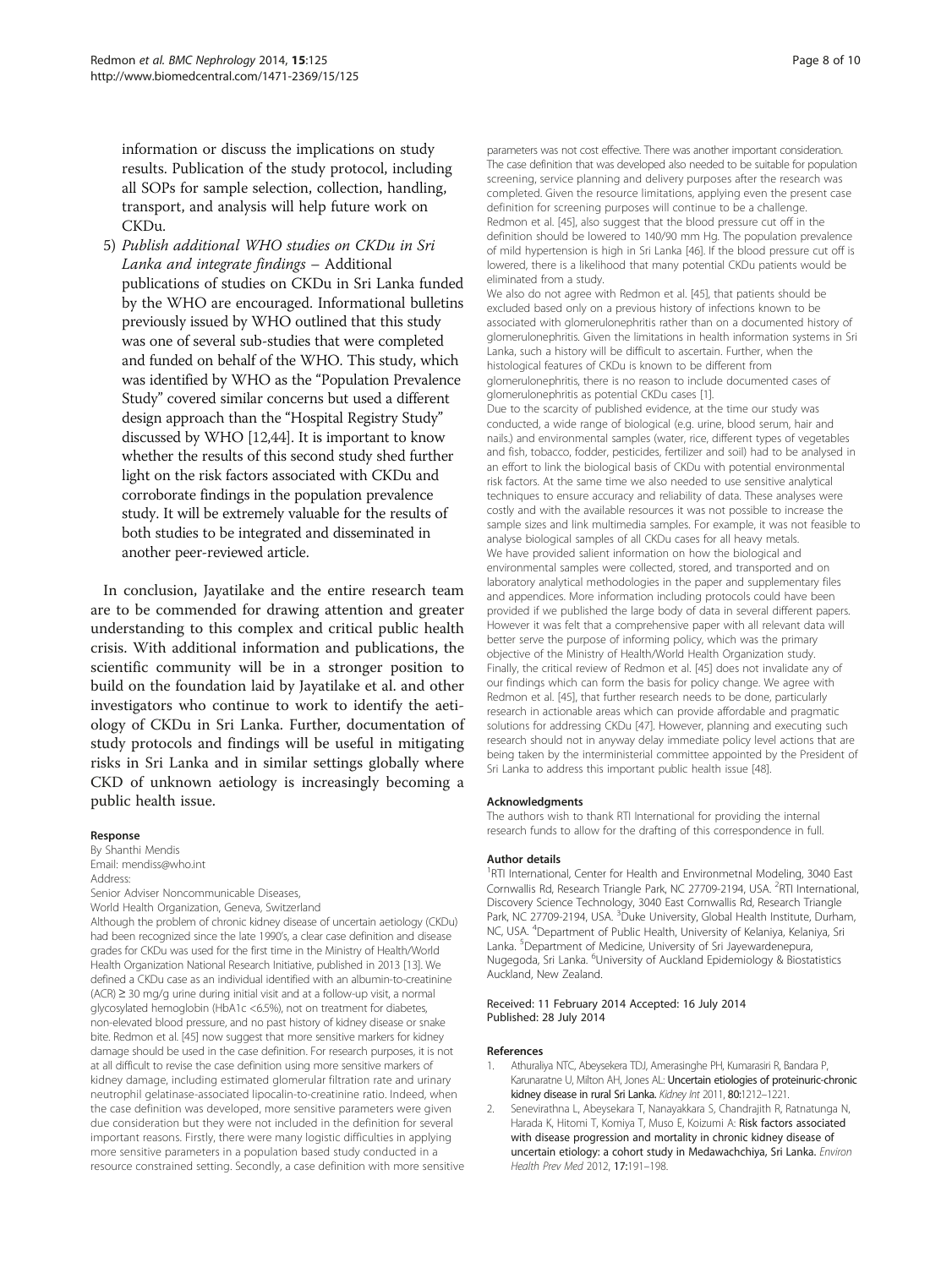- <span id="page-8-0"></span>3. Peiris-John RJ, Wanigasuriya JKP, Wickremasinghe AR, Dissanayake WP, Hittarage A: Exposure to acetylcholinesterase-inhibiting pesticides and chronic renal failure. Ceylon Med J 2006, 51(1):42-43.
- 4. Wanigasuriya KP, Peiris H, Ileperuma N, Peiris-John RJ, Wickremasinghe R: Could ochratoxin a in food commodities be the cause of chronic kidney disease in Sri Lanka? Trans R Soc Trop Med Hyg 2008, 102:726–728.
- 5. Bandara JMRS, Wijewardena HVP, Liyanege J, Upul MA, Bandara JMUA: Chronic renal failure in Sri Lanka caused by elevated dietary cadmium: trojan horse of the green revolution. Toxicol Lett 2010, 198:33–39.
- Jayasumana MACS, Paranagama PA, Amarasinghe MD, Wijewardane KMRC, Dahanayake KS, Fonseka SI, Rajakaruna KDLMP, Mahamithawa AMP, Samarasinghe UD, Senanyake VK: Possible link of chronic arsenic toxicity with chronic kidney disease of unknown etiology in Sri Lanka. J Nat Sci Res 2013, 3(1):64–73.
- 7. Chandrajith R, Dissanayake CB, Ariyarathna T, Herath HMJMK, Padmasiri JP: Dose-dependent Na and Ca in fluoride-rich drinking water —another major cause of chronic renal failure in tropical arid regions. Sci Total Environ 2011, 409:671–675.
- Johnson RJ, Sanchez-Lozada LG: Chronic kidney disease: mesoamerican nephropathy—new clues to the cause. Nat Rev Nephrol 2013, 9:560–561.
- 9. Roncal Jimenez CA, Ishimoto T, Lanaspa MA, Rivard CJ, Nakagawa T, Ejaz AA, Cicerchi C, Inaba S, Le M, Miyazaki M, Glaser J, Correa-Rotter R, Gonzalez MA, Aragon A, Wesseling C, Sanchez-Lozada LG, Johnson RJ: Fructokinase activity mediates dehydration-induced renal injury. Kidney International 2013.
- 10. Chandrajith R, Nanayakkara S, Itai K, Aturaliya TNC, Dissanayake CB, Abeysekera TDJ, Harada K, Watanabe T, Koizumi A: Chronic kidney diseases of uncertain etiology (CKDue) in Sri Lanka: geographical distribution and environmental implications. Environ Geochem Health 2011, 33:267–278.
- 11. Wanigasuriya KP: Aetiological factors of chronic kidney disease in the north central province of Sri Lanka: a review of evidence to-date. J College Community Physicians Sri Lanka 2012, 17(1):15–20.
- 12. World Health Organization (WHO): Chronic Kidney Disease of Unknown Aetiology (CKDu); A New Threat to Health. Sri Lanka: WHO Country Office for Sri Lanka; 2008.
- 13. Jayatilake N, Mendis S, Maheepala P, Mehta FR: Chronic kidney disease of uncertain aetiology: prevalence and causative factors in a developing country. BMC Nephrol 2013, 14:180.
- 14. Levey AS, Coresh J: Chronic kidney disease. Lancet 2012, 378(9811):165–180.
- 15. Eknoyan G, Hostetter T, Bakris GL, Hebert L, Levey AS, Parving H, Steffes MW, Toto R: Proteinuria and other markers of chronic kidney disease: a position statement of the national kidney foundation (NKF) and the national institute of diabetes and digestive and kidney diseases (NIDDK). Am J Kidney Dis 2003, 42:617–622.
- 16. Haase M, Bellomo R, Devarajan P, Schlattmann P, Haase-Fielitz A, NGAL Meta-analysis Investigator Group: Accuracy of neutrophil gelatinaseassociated lipocalin (NGAL) in diagnosis and prognosis in acute kidney injury: a systematic review and meta-analysis. Am J Kidney Dis 2009, 54:1012–1024.
- 17. Lacquaniti A, Donato V, Pintaudi B, Di Vieste G, Chirico V, Buemi A, Di Benedetto A, Arena A, Buemi M: "Normoalbuminuric" diabetic nephropathy: tubular damage and NGAL. Acta Diabetol 2013, 50(6):935–942.
- 18. Jha V, Parameswaran S: Community-acquired acute kidney injury in tropical countries. Nat Rev Nephrol 2013, 9:278–290.
- 19. Kim JH, Kim GW, Lee MY, Shin JY, Shin YG, Koh SB, Chung CH: Role of HbA1c in the screening of diabetes mellitus in a Korean rural community. Diabetes Metabol J 2012, 36:37-42.
- 20. Connally NP, Yousey-Hindes K, Meek J: Selection of neighborhood controls for a population-based lyme disease case–control study by using a commercial marketing database. Am J Epidemiol 2013, 178(2):276–279.
- 21. Wacholder S, Silverman DT, McLaughlin JK, Mandel JS: Selection of controls in case–control studies. Am J Epidemiol 1992, 135(9):1029–1041.
- 22. Nanayakkara S, Senevirathna STMLD, Abeysekara T, Chandrajith R, Ratnatunga N, Gunarathne EDL, Yan J, Hitomi T, Muso E, Komiya T, Harada KH, Liu W, Kobayashi H, Okuda H, Sawatari H, Matsuda F, Yamada R, Watanabe T, Miyataka H, Himeno S, Koizumi A: An integrative study of the genetic, social and environmental determinants of chronic kidney disease characterized by tubulointerstitial damages in the North Central Region of Sri Lanka. Journal of Occupational Health 2013.
- 23. Hernan MA, Hernandez-Diaz S, Robins JM: A structural approach to selection bias. Epidemiology 2004, 15(5):615–625.
- 24. World Health Organization (WHO), Blumenthal UJ, Fleisher JM, Esrey SA, Peasey A. In Epidemiology: a Tool for the Assessment of Risk, in Water Quality: Guidelines, Standards and Health. Edited by Fewtrell L, Bartram J. London, UK: IWA Publishing; 2001.
- 25. von Elm E, Altman DG, Egger M, Pocock SJ, Gotzsche PC, Vandenbroucke JP: The strengthening the reporting of observational studies in epidemiology (STROBE) statement: guidelines for reporting observational studies. Bull World Health Organ 2007, 85(11):867–872.
- 26. Sanderson S, Tatt ID, Higgins JPT: Tools for assessing quality and susceptibility to bias in observational studies in epidemiology: a systematic review and annotated bibliography. Int J Epidemiol 2007, 36:666-676.
- 27. Vandenbroucke JP, von Elm E, Altman DG, Gotzsche PC, Mulrow CD, Pocock SJ, Poole C, Schlesselman JJ, Egger M: Strengthening the reporting of observational studies in epidemiology (STROBE): explanation and elaboration. Epidemiology 2007, 18(6):805–835.
- 28. Crouse DL, Goldberg MS, Ross NA, Chen H, Labreche F: Postmenopausal breast cancer is associated with exposure to traffic-related air pollution in Montreal, Canada: a case–control study. Environ Health Perspect 2010, 118(11):1578–1583.
- 29. Speer SA, Semenza JC, Kurosaki T, Anton-Culver H: Risk factors for acute myeloid leukemia and multiple myeloma: a combination of GIS and case–control studies. J Environ Health 2002, 64(7):9–16.
- 30. Townes LR, Mwandama D, Mathanga DP, Wilson ML: Elevated dry-season malaria prevalence associated with fine-scale spatial patterns of environmental risk: a case–control study of children in rural Malawi. Malar J 2013, 12:407.
- 31. Wu J, Chen G, Liao Y, Song X, Pei L, Wang J, Zheng X: Arsenic levels in the soil and risk of birth defects: a population-based case–control study using GIS technology. J Environ Health 2011, 74(4):20-25.
- 32. Environmental Protection Agency (EPA): Selecting a Sampling Design. 2008. cited 2014 January 6, 2014; Available from: [http://www.epa.gov/quality/](http://www.epa.gov/quality/qksampl.html) [qksampl.html.](http://www.epa.gov/quality/qksampl.html)
- 33. Wanigasuriya KP, Peiris-John RJ, Wickremasinghe R: Chronic Kidney Disease of Unknown Aetiology in Sri Lanka: is Cadmium a Likely Cause? BMC Nephrol 2011, 12(32):1–7.
- 34. Ministry of Environment Sri Lanka: National Implementation Plan under the Stockholm Convention on POPs for Sri Lanka. Sri Lanka: Ministry of Environment Sri Lanka; 2001.
- 35. Cheng W, Yao H, Zhang H, Tao X: Influences of cadmium on grain mineral nutrient contents of two rice genotypes differing in grain cadmium accumulation. Rice Sci 2009, 16(2):151–156.
- 36. Javanshir A, Shapoori M, Moezzi F: Impact of water hardness of cadmium absorption by four freshwater mollusks physa fontinalis, anodonta cygnea, corbicula fluminea and dreissena polymorpha from south Caspian Sea region. J Food Agri Environ 2011, 9(2):763–767.
- 37. Wang MY, Chen AK, Wong MH, Qiu RL, Ye ZH: Cadmium accumulation in and tolerance or rice (Oryza sativa L.) varieties with different rates of radial oxygen loss. Environ Pollut 2011, 159:1730–1736.
- 38. Premarathna HMP, Hettiarachchi GM, Indraratne SP: Trace Metal Concentration in Crops and Soils Collected from Intensively Cultivated Areas of Sri Lanka. Sri Lanka: Pedologist; 2011:230–240.
- 39. Andreu V, Gimeno-Garcia E: Evolution of heavy metals in marsh areas under rice farming. Environ Pollut 1999, 104:271–282.
- 40. Bandara JMRS, Senevirathna DMAN, Dasanayake DMRSB, Herath V, Bandara JMRP, Abeysekara T, Rajapaksha KH: Chronic renal failure among farm families in cascade irrigation systems in Sri Lanka associated with elevated dietary cadmium levels in rice and freshwater fish (Tilapia). Environ Geochem Health 2008, 30(5):465–478.
- 41. Zeng F, Mao Y, Cheng W, Wu F, Zhang G: Genotypic and environmental variations in chromium, cadmium and lead concentrations in rice. Environ Pollut 2008, 153:309–314.
- 42. Giuffre De Lopez Camelo L, de Miguez SR, Marban L: Heavy metals input with phosphate fertilizers used in Argentina. Sci Total Environ 1997, 204:245–250.
- 43. Nziguheba G, Smolders E: Inputs of trace elements in agricultural soils via phosphate fertilizers in European countries. Sci Total Environ 2008, 390:53–57.
- 44. World Health Organization (WHO): Chronic Kidney Disease of Unknown Origin (CKDu): National Research Programme for Chronic Kidney Disease of unknown origin (CKDu) in Sri Lanka, World Health Organization (WHO) and M.o.H.N. Sri Lanka: Epidemiology Unit, Editors; 2009:11.